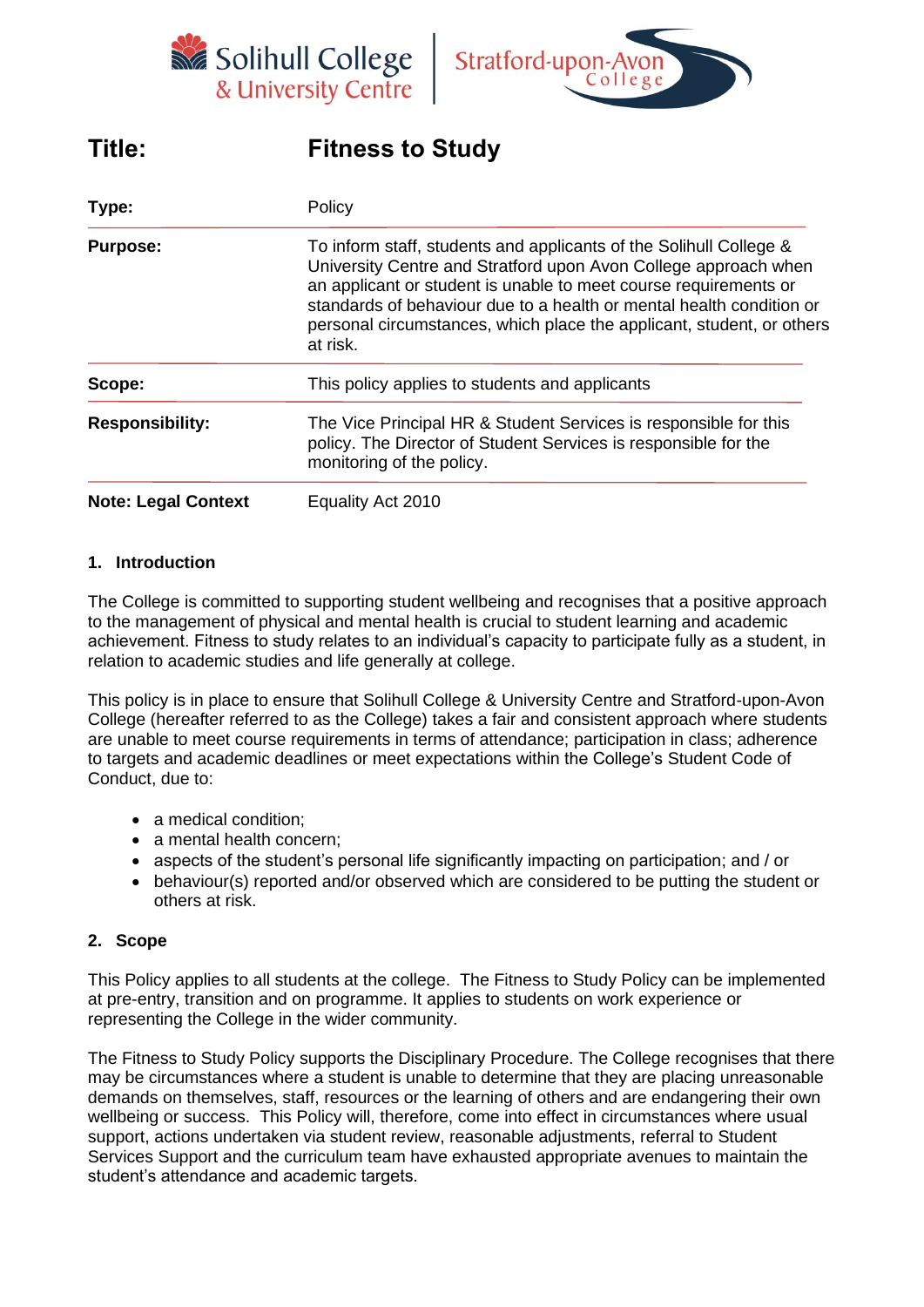Measures under consideration at Stage 1 are temporary and SMART and are considered 'reasonable adjustments'. Stage 2 is implemented to monitor interventions and review progress and participation. If after consideration, there is no change or prospect of change in circumstances then Stage 3 will be implemented. At this point the student will be advised to consider interrupting their study temporarily or voluntarily withdrawing from study with a view to possible re-enrolment in the future.

In situations of significant concern or when emergency interventions appear necessary, the student may be asked to suspend attendance and Stage 3 is immediately implemented.

It is important to make the distinction between the Fitness to Study process and the College's Disciplinary Policy. In the majority of cases, the student disciplinary policy should be used to support students to meet the student code of conduct. Where there are significant concerns that a medical or health problem are preventing the student from meeting the code of conduct and all other usual support, referrals, reasonable adjustments and actions have exhausted appropriate avenues, the Fitness to Study procedure can be considered.

The College reserves the right to revert to the Disciplinary Policy where appropriate.

## **3. Emergencies**

The Fitness to Study Policy should not distract from acute situations where it is believed a student's behaviours or health presents an immediate risk to self of others.

In such circumstances the DSL/Deputy DSL, Safeguarding Officer, Mental health Lead or the Disability Officer must be informed immediately. If none is available a member of the Senior Leadership Team must be contacted by phone or in person.

Examples include:

- Unreasonable or dangerous behaviours;
- Suicide intent; and / or
- Significant issue relating to immediate wellbeing.

#### **4. Fitness to Study Policy Panel, Chair and Designated Panel Members**

The Director of Student Services is the Chair of the Fitness to Study Panel and will invite appropriate members of staff to act on behalf of the Chair to implement, monitor or advise during the actions instigated in the Fitness to Study Policy process. On occasions when the Director of Student Services is not available to Chair a Fitness to Study Panel, this role can be conducted by the Vice Principal Student HR & Services or the Caring Services Coordinator for Stratford College.

Fitness to Study Panel members can include:

- Additional Needs Manager
- Caring Services Manager/Coordinator
- Head of School/ Programme Manager
- Assistant Principal
- Dean of HE & Curriculum Innovation
- Disability Officer/Safeguarding Officer/Student Support Officer/Learning Coach/College Nurse/Mental Health Lead

or

• Other relevant and designated member of staff as assigned by the Fitness to Study Chair, i.e. Additional Needs Support Tutor.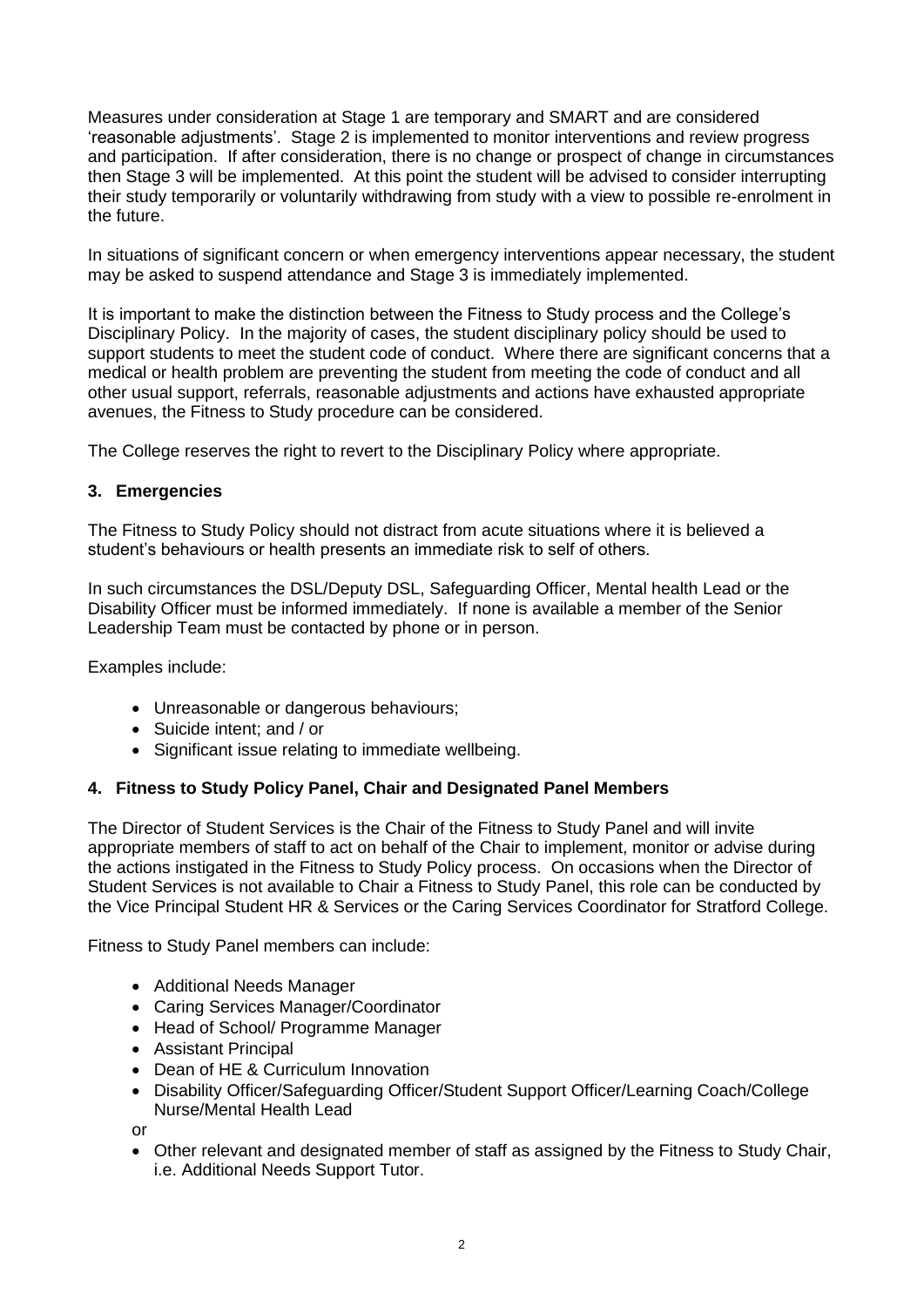## **5. Equality and Diversity**

In responding to and managing situations where a student's fitness to study is a concern, the College remains mindful of its duty of care and of its obligations under the Equality Act 2010, including its duty to make reasonable adjustments to teaching and learning, assessment and other activities, as appropriate.

In implementing the procedure the College will ensure that it offers and encourages students to seek appropriate support from the outset for example by referring students to Student Support Services.

When implementing this procedure, each matter will be dealt with in a supportive manner and on an individual basis. Any decision reached about a student's fitness to study will be made, wherever possible, through a process involving the student and other relevant parties such as academic staff, parents or carers and internal and external agencies, such as social workers and local authorities, as appropriate in the circumstances.

The College is committed to equal opportunities and our aim is to make our procedures easy to use and accessible. We will take reasonable steps to accommodate any reasonable adjustments to enable access to this procedure or receive responses in other formats, and provide such assistance, as may be reasonably required.

#### **6. Implementation of the Fitness to Study Policy**

#### **6.1. On Programme**

Any member of staff who has a concern about a student's fitness to study, or has had a concern reported to them, should discuss those concerns with the student services team, remaining mindful of the confidential and sensitive nature of the matter being discussed.

All members of staff must ensure that they consider the college safeguarding procedures alongside this procedure. If an incident occurs where there is critical concern regarding immediate risk to self or others, a Safeguarding Officer or the Disability Officer must be informed immediately. If neither is available, the Director of Student Services or a member of the senior Leadership Team must be contacted by phone or in person.

Where there is no critical concern of immediate risk to self or others, this fitness to study procedure has 3 stages. The student would usually enter the process at stage 1. However, if the College considers the level of concern to be serious and immediate it may decide that the student needs to immediately enter the process at stage 2 or 3, as appropriate.

In all cases, the initial consideration to implement the Fitness to Study Policy will be as a result of a significant cause for concern. The arrangements of the Fitness to Study Policy should be explained clearly to the student and a copy of the Fitness to Study Policy given. Staff raising the cause for concern must ensure that it is made clear that this is a supportive measure to:

- ensure that the demands of study are not impacting negatively on overall wellbeing or recovery from ill health;
- ensure that changes are made and the student is supported, to adjust behaviours that are negatively affecting their own success or that of others;
- assist the student to significantly improve attendance, and
- assist with changes regarding personal life, which are affecting the success, participation and wellbeing of the student and intervention is required.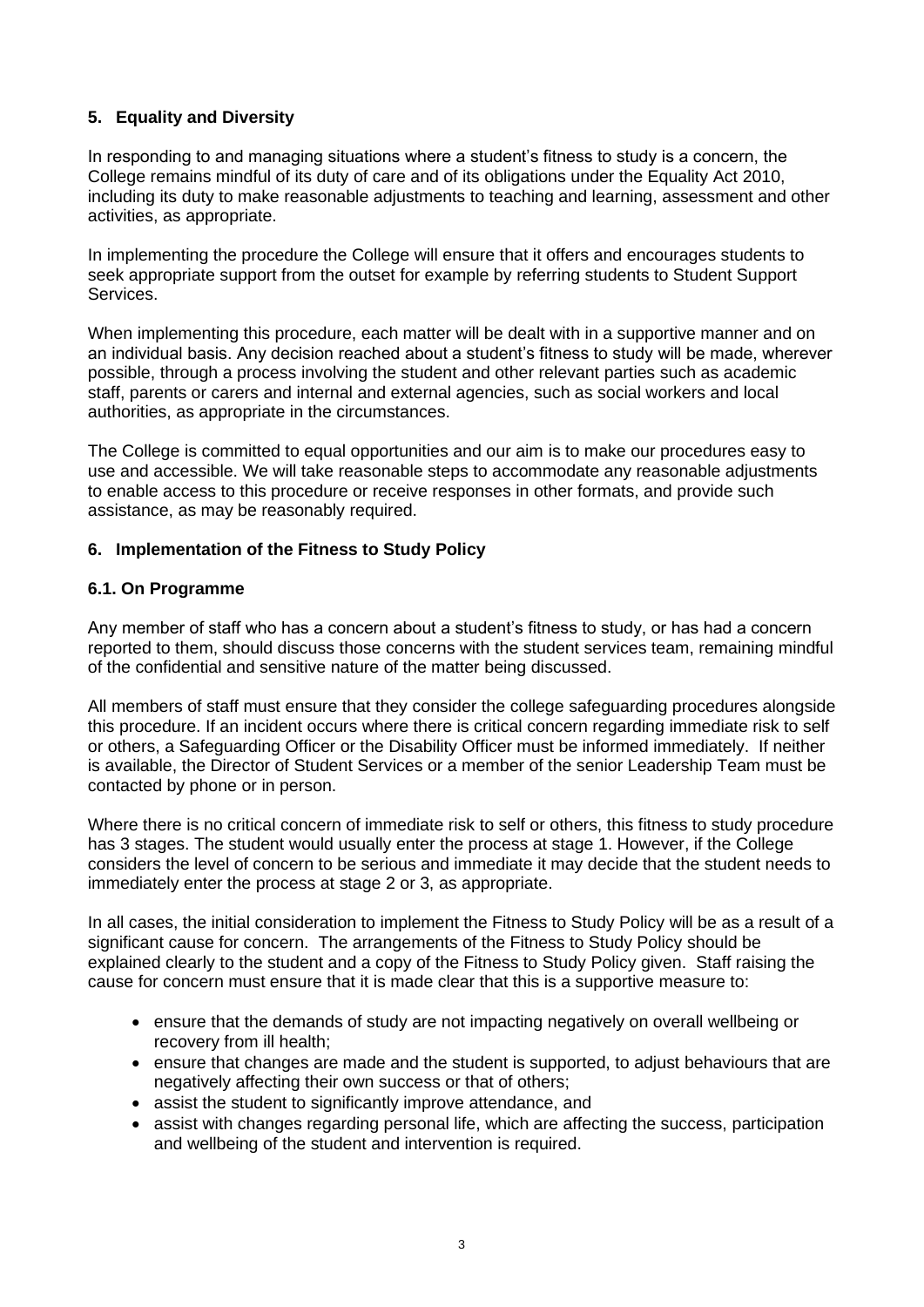#### **6.2. Admission Processes, Interviews and Selection to the College**

The College recognises that for certain courses there is a need to ensure that learners are emotionally and physically fit and able to undertake all aspects of study and relevant work placement.

The interview and selection process takes every reasonable step to ensure that learners are supported and given appropriate information regarding the demands of the course and the support available. However, in doing this the College must also consider its duty of care in relation to Health and Safety and Safeguarding.

Where a member of staff has concerns that, by making an offer to study, the course demands may have a detrimental effect on either the applicant and/or others, then a referral will be made to the Director of Student Services directly, to determine whether the Fitness to Study Policy needs to be implemented.

Where there is insufficient information to make a decision then the Director of Student Services will request further evidence in writing from the GP, health professional or relevant external agency. The applicant will be asked to provide historical details of relevant support services that can be contacted, current medical status and external support the applicant accesses. If the applicant declines to co-operate, or after investigation, information is not available to enable risk management procedures to be put into place, then a decision may be made to withdraw the offer of study. The applicant will be formally advised of the decision and the applicant may be offered the opportunity to apply for a different course or offered a careers advice and guidance appointment, arranged with the Careers team at the College to assist the applicant in making an informed choice.

Where after consideration of all the information available, it is considered that an Individual Support Plan (outlining reasonable adjustments), an assessment of risk and in some instances capacity to study are deemed not viable then reasons for the decline or referral of the offer will be explained.

#### **6.3. Fitness to Study Stages**

#### **6.3.1 Stage 1 - Initial Concern**

Concerns at this stage may include deterioration in health, appearance, behaviour, attendance, or the ability to meet deadlines, succeed academically or participate in normal student life.

It is the responsibility of the student's tutor/course leader to discuss initial concerns with the student. The student should be encouraged to use one or more of the support services offered by the College, e.g. student support. Specific academic arrangements, or reasonable adjustments, should be considered.

Where initial discussions have failed to address the concerns The Director of Student Services must be informed of the continuing concern.

The Director of Student Services will assign a Fitness to Study panel member to review the concerns with the student's Personal Tutor and Student Support Officer/Learning Coach, if applicable, and determine whether it may be possible to offer further 'exceptional' support within Student Services.

The panel member will meet with the student to discuss concerns and establish whether there have been any changes in the student's medical condition, medication or personal circumstances. It may be possible to address concerns through this meeting and to further adapt the Individual Support Plan or Risk Assessment.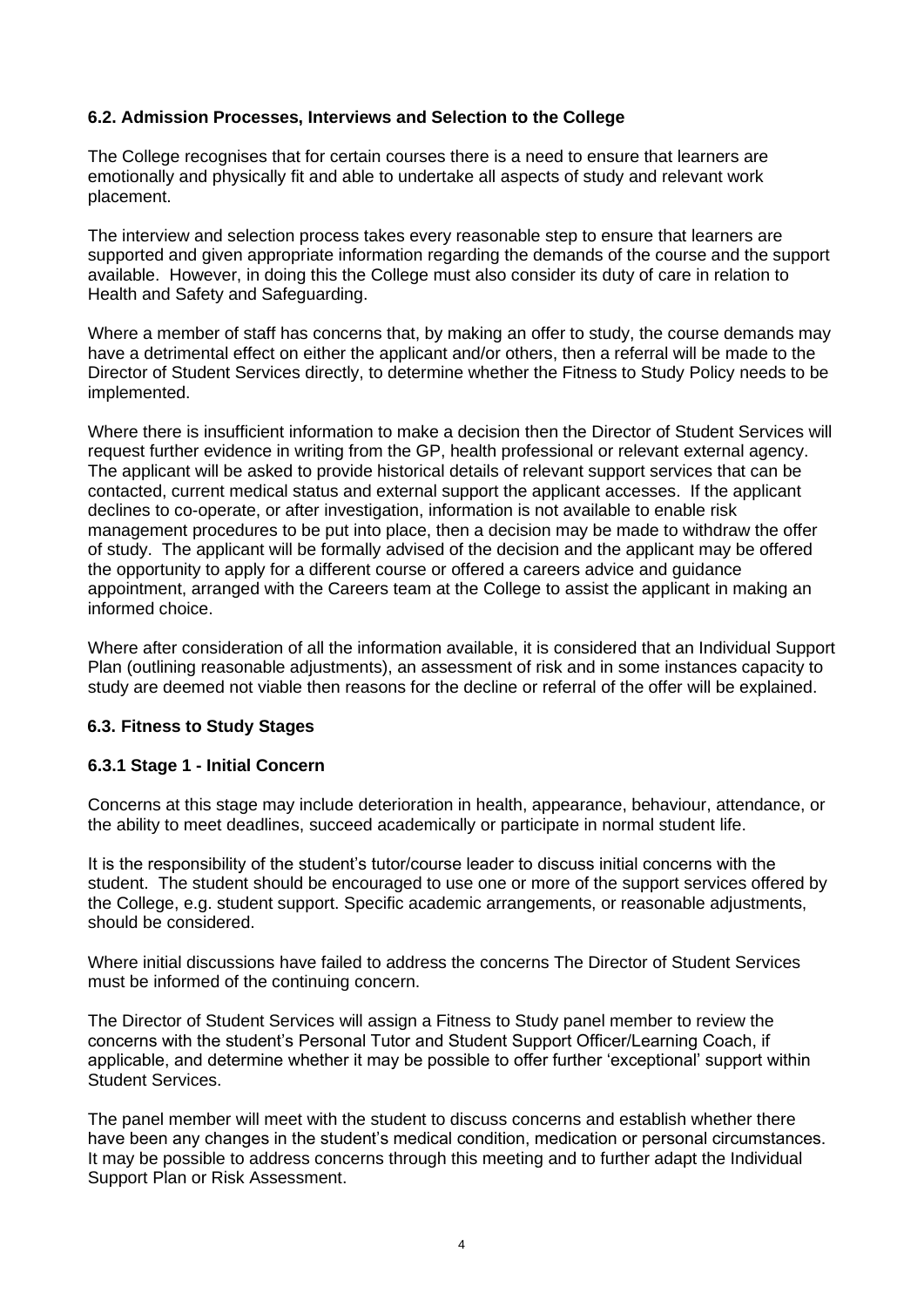The designated panel member must record the one to one support and the agreed actions, with a review date. The designated panel member must send a record of the discussion with the agreed actions and review date to the student within 5 working days of the discussion.

Where the initial cause of concern has been allayed at Stage 1 no further actions under the Fitness to Study Policy are required.

#### **6.3.2 Stage 2 - Continuing Concern / Sudden Deterioration**

Stage 2 will be initiated where concerns are continuing or the review date agreed at the stage 1 discussion has passed and the student is still experiencing difficulties. It may also be initiated when there is a significant initial concern which is felt to be too serious to be handled at Stage 1.

The Director of Student Services must be informed of the continuing concern. It is their responsibility to ensure that Stage 2 of this procedure is followed.

The Director of Student Services will arrange a Stage 2 - Case Review meeting with the student's tutor and any other staff from the department and/or support services as is considered appropriate in the individual circumstances.

This meeting will usually include the student. For students under the age of 18 and under 25 for students with an Educational Health & care Plan (EHCP), their parents/guardians will be informed of the meeting. The student should be made aware of the purpose of the meeting and that they may be accompanied at the meeting by a relative, friend, student representative or support worker (but not by a legal or other professional adviser unless the College otherwise agrees). In the event that the student is unable or unwilling to attend, the meeting may go ahead in his or her absence, if the College considers it reasonable to do so.

The Director of Student Services must consider whether any others should also be informed and/or invited to attend based on their ability to best provide expert advice, or those who need to be there because of their relationship with the student. Depending on the circumstances this could include other members of the college staff, parents, carers, employers, social workers and local authorities.

In the case of a looked after student or a student with an Education, Health and Care Plan, the relevant Local Authority will be consulted.

The Case Review may seek a medical assessment, usually from the student's GP or medical practitioner. The student will be encouraged to consent to the assessment.

The Case Review meeting will consider any actions taken at Stage 1 and whether the student is able to participate as a student, in relation to academic studies and life generally at college and whether any support needs can be met by the College's support services.

If this is considered possible, an action plan will be agreed with the student detailing any steps the student will need to take and the support to be provided to the student. This action plan will normally detail different actions to any plan previously agreed as part of the informal action taken by the department. Regular review meetings will be arranged with the student and a nominated member of staff. The student should be made aware of what will happen if the action plan is breached, which will normally involve their case moving to stage 3.

If this is not considered possible, stage 3 of the procedure will be initiated.

The outcome of the Case Review meeting must be recorded on the student record and the outcome, with any agreed actions and timescale, sent to the student within 5 working days of the Case Review meeting (and if appropriate, his or her parent or carer and any external agencies, such as employers, social workers and local authorities).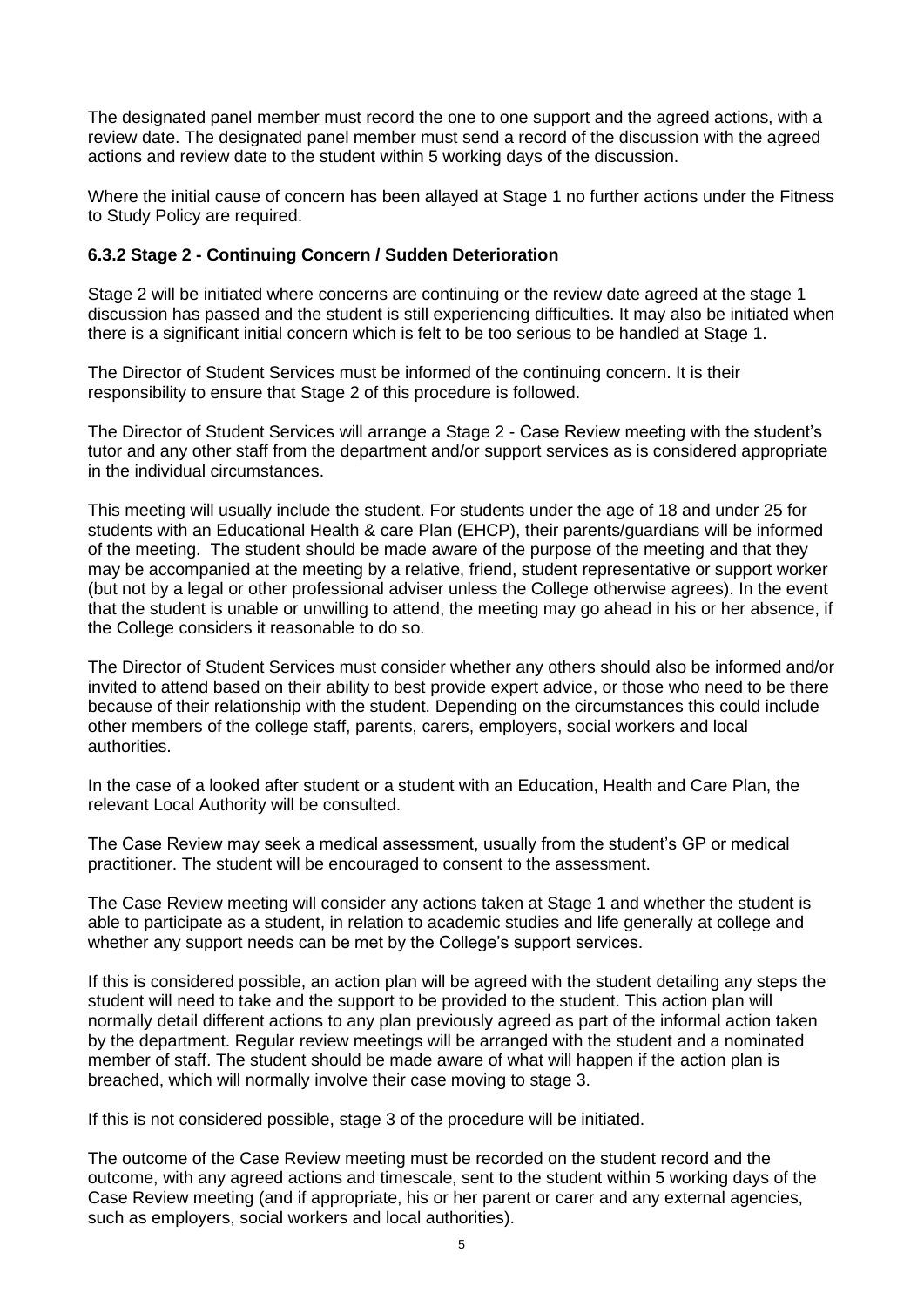In circumstances where all reasonable adjustments have been made and the support planned has failed, then the designated panel member will refer the concern to the Director of Student Services to implement Stage 3 of the Fitness to Study Policy or implement the Disciplinary Procedure, as appropriate.

## **6.3.3 - Stage 3 – Serious, Persistent and/or Continuing Significant Concerns**

The most serious level of concern can be reached either through progression from Stages 1 and 2 or directly if the concerns identified by a member of staff are serious, persistent or have become critical i.e. the student's behaviour is putting health and safety, well-being or academic progression of self or others at risk.

Consideration will be made as to whether the student's behaviour, health or wellbeing cannot be accommodated in the interim and it serves the student's and the College's best interest for the Director of Student Services to recommend that the student be required to stay at home and not attend his/her course. It will be stressed to the student that this step is not a disciplinary action and will not be recorded as such.

Director of Student Services will call a Stage 3 Fitness to Study Panel meeting. The Fitness to Study Panel will be chaired by the Director of Student Services. On occasions when the Director of Student Services is not available to Chair a Fitness to Study Panel, this role can be conducted by the Vice Principal Student HR & Services or the Caring Services Coordinator for Stratford College. At the discretion of the panel Chair, the panel may include:

- The Student
- The Director of Student Services
- The relevant Assistant Principal
- The HOS/Programme Manager
- Disability Officer
- Professionals external to the college e.g. a CPN, Key Worker, Social Worker, if in place
- Someone to support the student e.g. Parent/guardian, family member, mentor, advocate, friend (NB for students aged under 18 and up to age 25 for students with an EHCP, the parent or guardian will be invited to attend).
- A minute taker

The College will not be prescriptive regarding who attends but reserves the right not to agree to a particular person's attendance.

In the case of a looked after student or a student with an Education, Health and Care Plan, the Fitness to Study Panel will be in consultation with the Local Authority.

The Panel may request medical evidence. The student will be invited to attend the meeting and informed that he or she may be accompanied by a relative, friend, student representative, support worker (but not by a legal or other professional adviser unless the College otherwise agrees). In the event that the student is unable or unwilling to attend, the meeting may go ahead in his or her absence.

At the Fitness to Study Panel, the student's support needs will be discussed and various options considered including a break from study, study from home, a period of suspension or postponement or a recommendation for withdrawal or exclusion of the student.

In cases where a suspension or postponement of studies is agreed, a clear time frame must be given to the student. The provision of appropriate documentation/medical evidence within that time frame will be a condition of re-entry to the programme of study.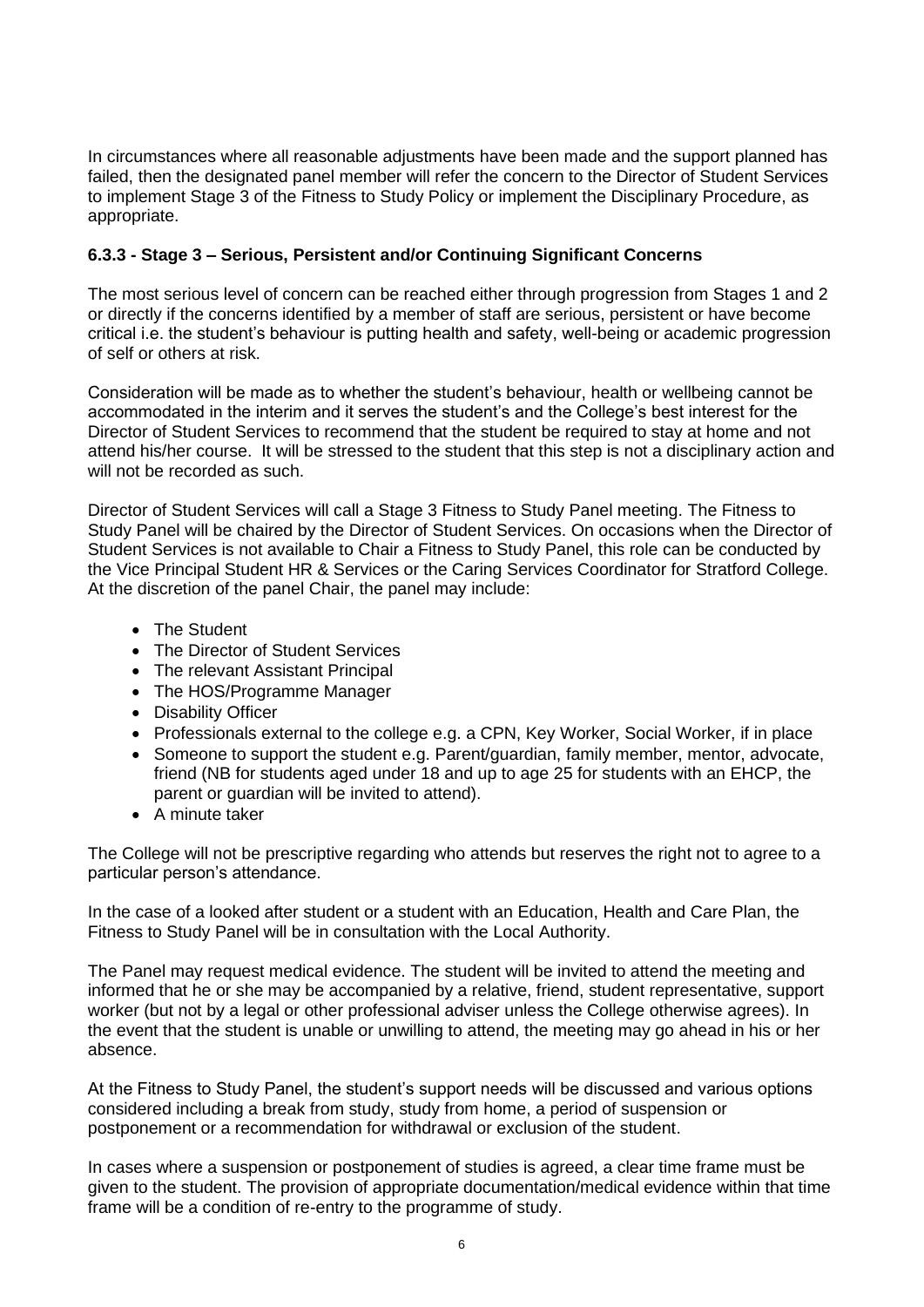The decision made by the Fitness to Study Panel will be notified to the student within 5 working days of the meeting. The student will be advised of his/her right to appeal against the decision and informed how that appeal should be lodged and in what timescale.

Whilst it is envisaged that such cases will be exceptional, the College reserves the right, at any stage and level of this procedure, to vary the process it follows in the interests of fairness and/or health and safety (for example, where there are concerns that the attendance of the student at a meeting or the provision of information to the student could have a detrimental effect on the student e.g. if the student is self-harming or the student is in hospital).

Should a student be unwilling or unable to take part at any stage of the procedure or to attend a meeting, the College may nonetheless follow the procedure where it is reasonable to do so. In addition, the College will consider any request from the student to proceed with a meeting in his or her absence on the basis of written reports and/or a written statement from the student.

## **6.4. Possible Outcomes of Fitness to Study Meeting**

The desired outcome of all Fitness to Study meetings and actions is to promote wellbeing and success.

Initial actions, reasonable adjustments and support are implemented to enable the student to continue attendance, participate and succeed without affecting the wellbeing of themselves or others.

At Stage 3, the student may be asked to interrupt their attendance and studies until recovery is sufficient or behaviour improves. The Director of Student Services will make this decision and may seek advice from other Fitness to Study panel members. This may take the form of an agreed period of authorised absence to allow for recovery or a formal withdrawal from the course with a view to a possible re-enrolment on an appropriate course in a future academic year.

The decisions, effectiveness and outcomes of all stages of the Fitness to Study process will be formalised in writing and will, where possible, be with the agreement of the student. If the student declines to enter into the agreement, one of the following outcomes will apply;

- i. The disciplinary procedure maybe invoked, for instance to address continuing behavioural or wellbeing concerns.
- ii. The Director of Student Services may decide that continuing study is not an option due to the welfare and wellbeing of the student or of other staff and students at the college.

A Fitness to Study Action Plan will be produced, covering the main points of investigations, observations and meetings, and will include interim support offered, further reasonable adjustments made, actions the student is required to undertake, the expectations for future behaviour and the consequences if the student fails to engage or the behaviour does not improve.

## **7. Appeal**

The student may appeal against a decision of the Fitness to Study Panel on the following grounds:

- The college has failed to follow its own procedure
- The decision is unreasonable
- There is further material evidence which could not reasonably have been expected to have been submitted for consideration by the panel.

Any request for an appeal should set out the grounds for appeal and be submitted within 10 working days of notification in writing to the Vice Principal HR & Student Services.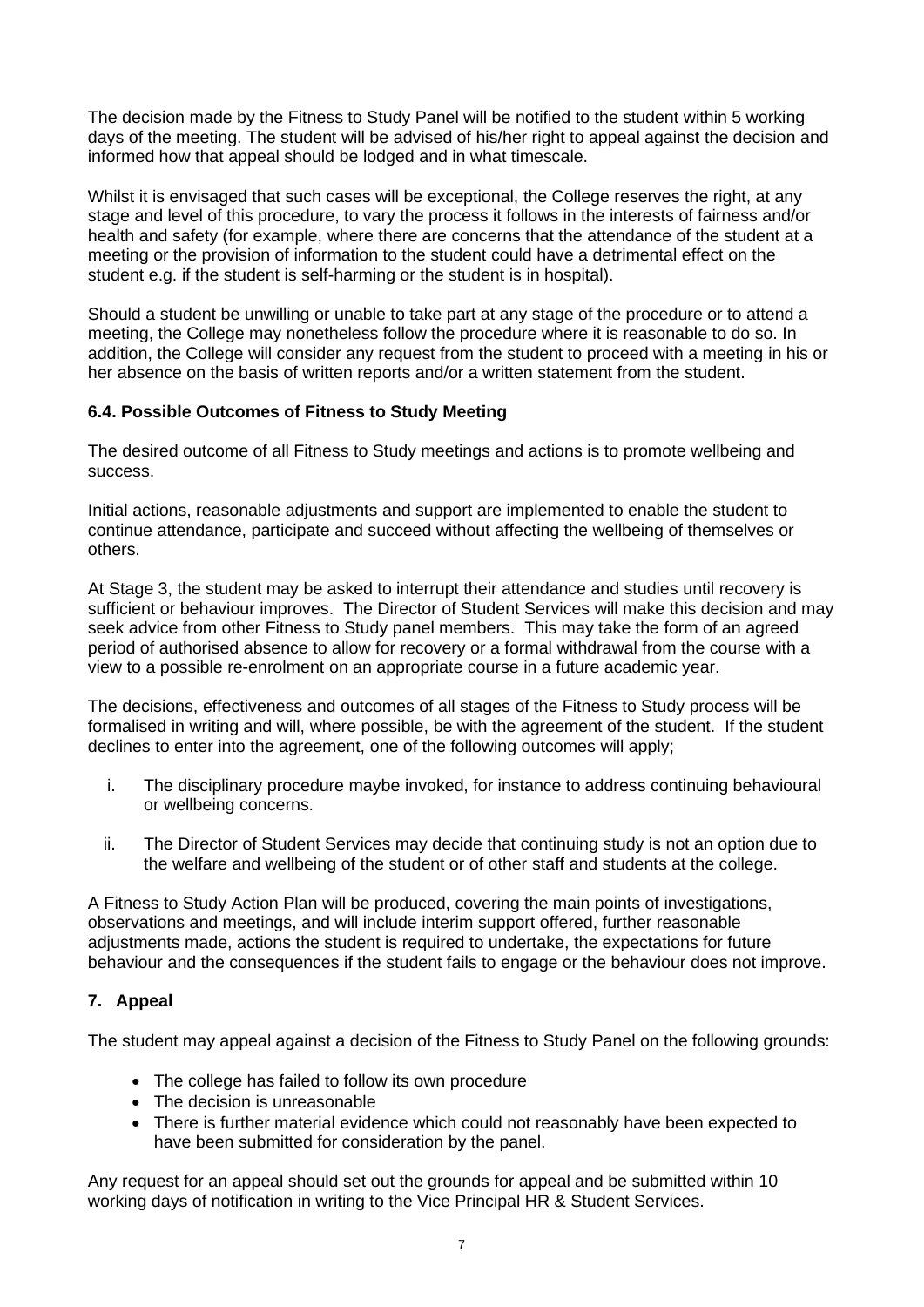If the Vice Principal HR & Student Services has chaired the panel meeting, the appeal will be heard by another senior member of staff.

The Vice Principal HR & Student Services will review the information and consider the appeal and if necessary may wish to meet with the student to consider the appeal. Parents/guardian of a student under 18 are informed and invited to attend. The student (if over 18) will be informed that he/she can be accompanied by a representative or friend. The student is informed verbally and/or in writing of the outcome.

The right of appeal in the case of a looked after student or a student with an Education, Health and Care Plan will be in consultation with the Local Authority.

#### **8. Returning to Study**

At the point at which a return to study might be viable, the Director of Student Services may seek evidence regarding medical interventions sought, what external professional support is in place for the student and will determine what other reasonable adjustments are required.

A revised Individual Support Plan and/or Risk Assessment will be implemented to highlight what support will be provided by the College to enable the student to return to study.

Where appropriate the student may be required to agree to and sign a Behaviour Contract highlighting interventions and actions required for managing risks to self or others.

On the student's return, the College may decide that there should be regular review meetings with the student that can be used to support and monitor a return to study plan ad provide staff with an agreed context in which to provide on-going pastoral care. If so, the student is expected to take personal responsibility for fully engaging with this support.

If a return to study is not considered appropriate, or there is a lack of information regarding interventions undertaken by the student, the options will include postponing a decision pending the receipt of further information and extending the period of voluntary withdrawal to a later date.

## **9. Data Protection and Confidentiality**

The College acknowledges that as a result of implementing this policy it will receive personal data of a confidential and sensitive nature and shall ensure that all such data is handled, processed and stored in accordance with the Data Protection Act 2018.Sensitive personal data and confidential information will only be disclosed to third parties with the express, informed consent of the student. However, there may be occasions where The College is obliged to disclose and/or request information, notwithstanding that the student has refused consent, these include:

- Where the student's behaviour threatens their safety or the safety of others; and / or
- Where a member of staff of The College would be liable to civil or criminal penalty for failure to disclose.

#### **10. Safeguarding**

The College will ensure that the Fitness to Study Policy processes promote safeguarding of young people and vulnerable adults.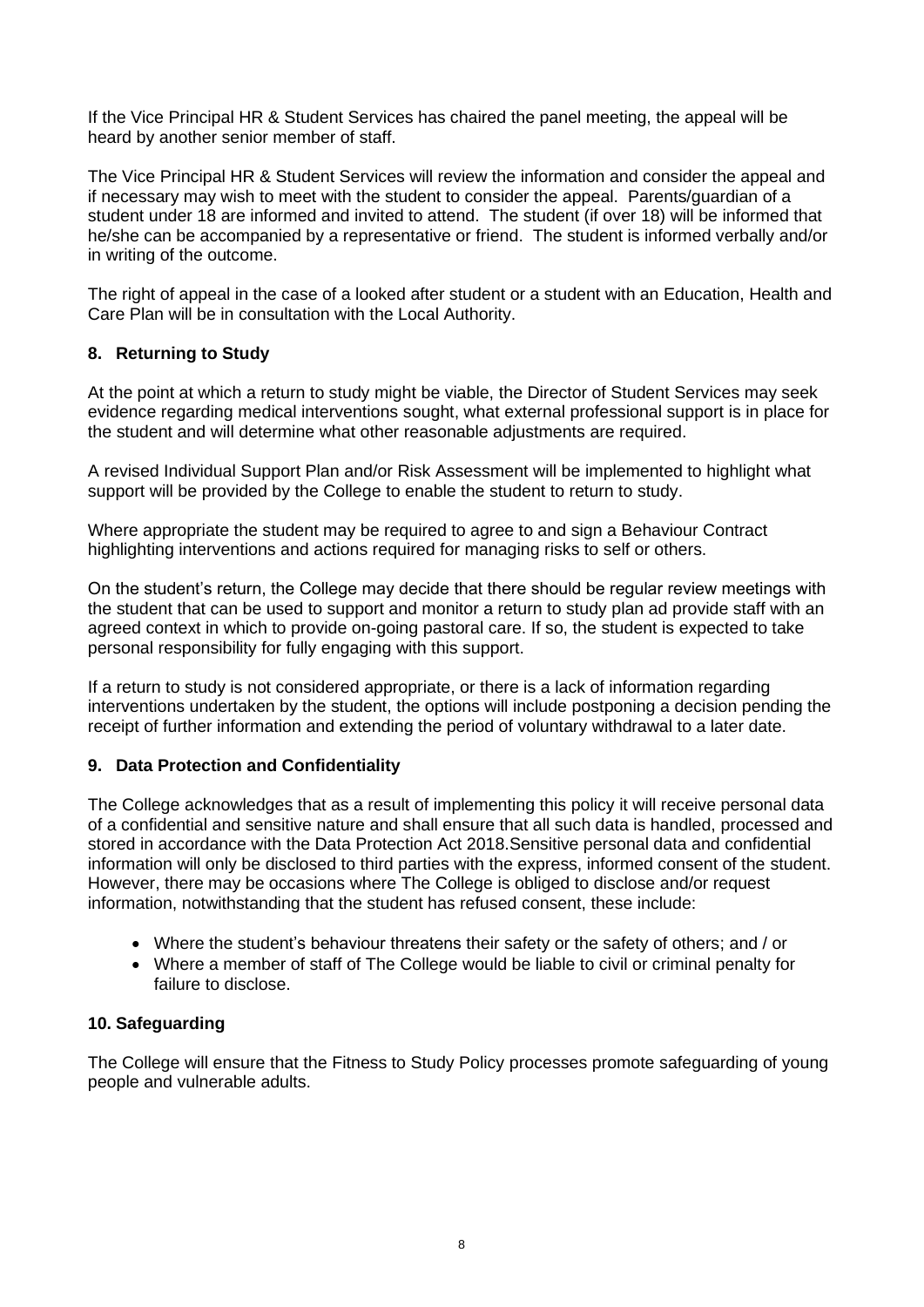| Author                       | Date Created | <b>Approved By</b> | <b>Last Reviewed</b> | <b>Next Review Date</b> |
|------------------------------|--------------|--------------------|----------------------|-------------------------|
| Adam Thomas, Julie<br>Barson | January 2015 | EMT                | August 2021          | August 2023             |

**Publication:** 

**Staff Hub/Intranet:** Y **Website:** N<br>**Student Hub:** Y **Student Hub:**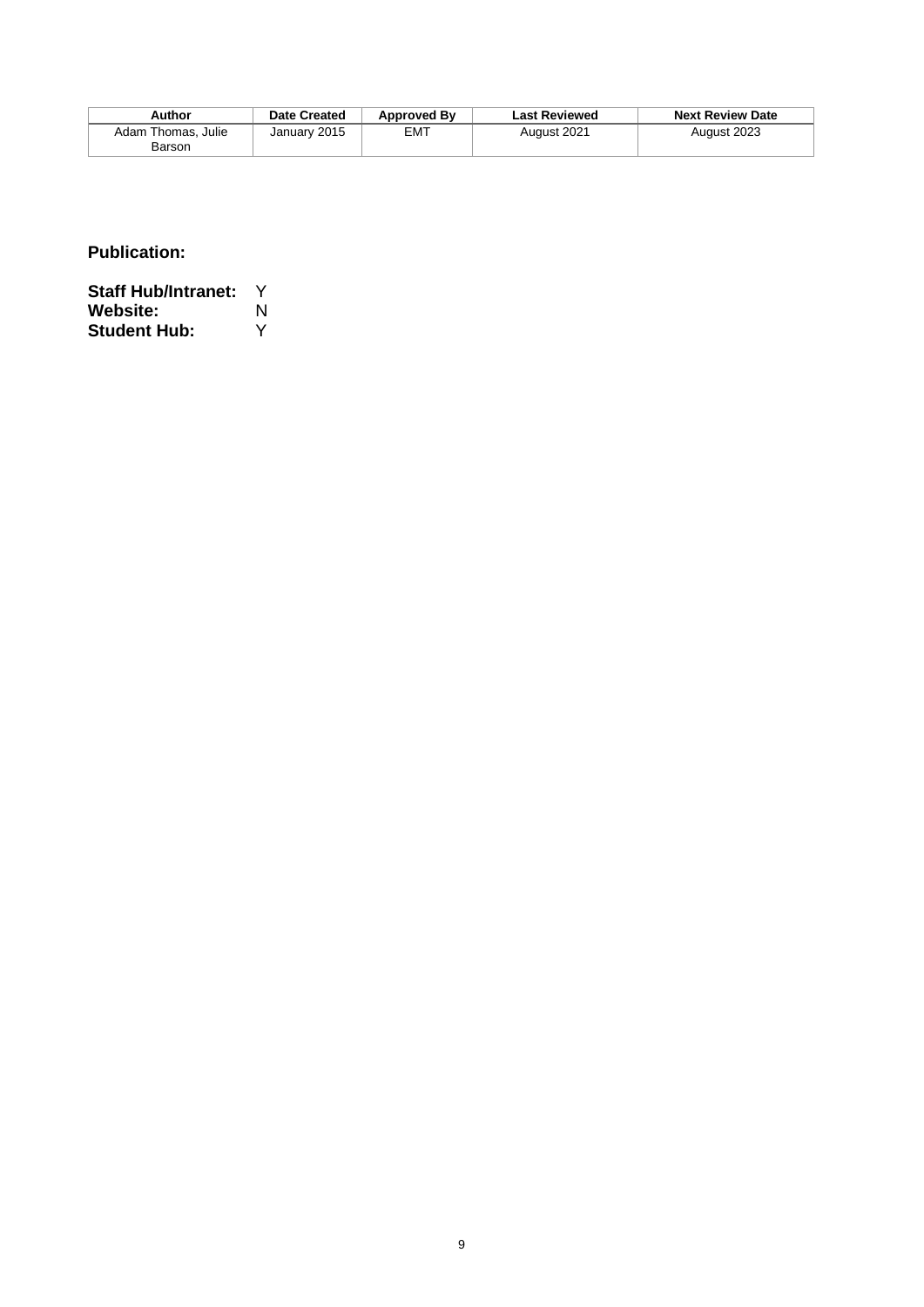## **Appendix 1**

## **Fitness to Study Meeting Record**

| Name of Student:                                            | ID:   |  |
|-------------------------------------------------------------|-------|--|
| Panel Stage:                                                | Date: |  |
| Attending Meeting: (including role)                         |       |  |
|                                                             |       |  |
| <b>External Services: Yes/No</b><br><b>Contact Details:</b> |       |  |
|                                                             |       |  |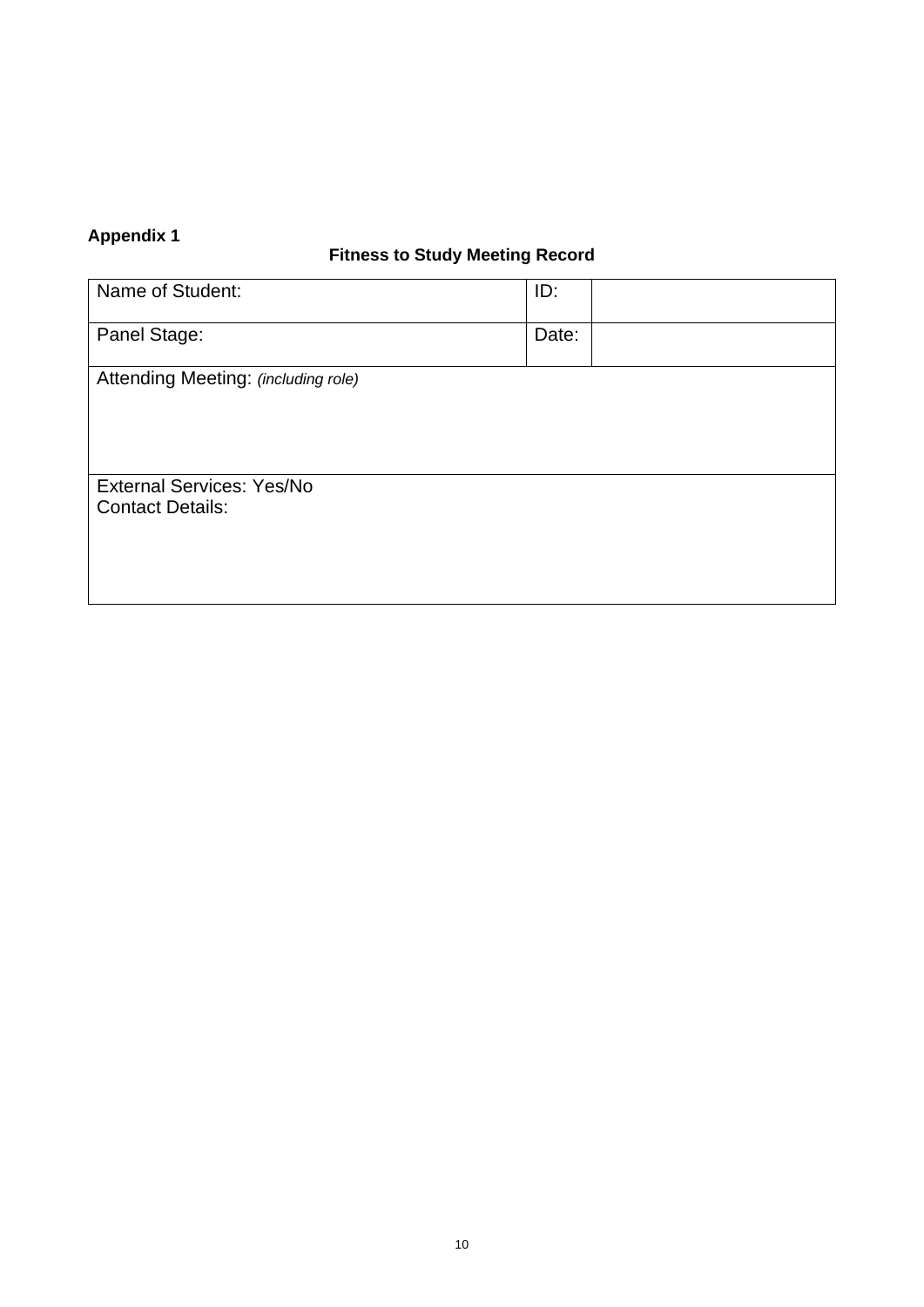Issues discussed:

## **Fitness to Study Action Plan**

| Summary of actions required: |          |          |
|------------------------------|----------|----------|
| Action point:                | By whom: | By date: |
| Action point:                | By whom: | By date: |
| Action point:                | By whom: | By date: |
| Action point:                | By whom: | By date: |